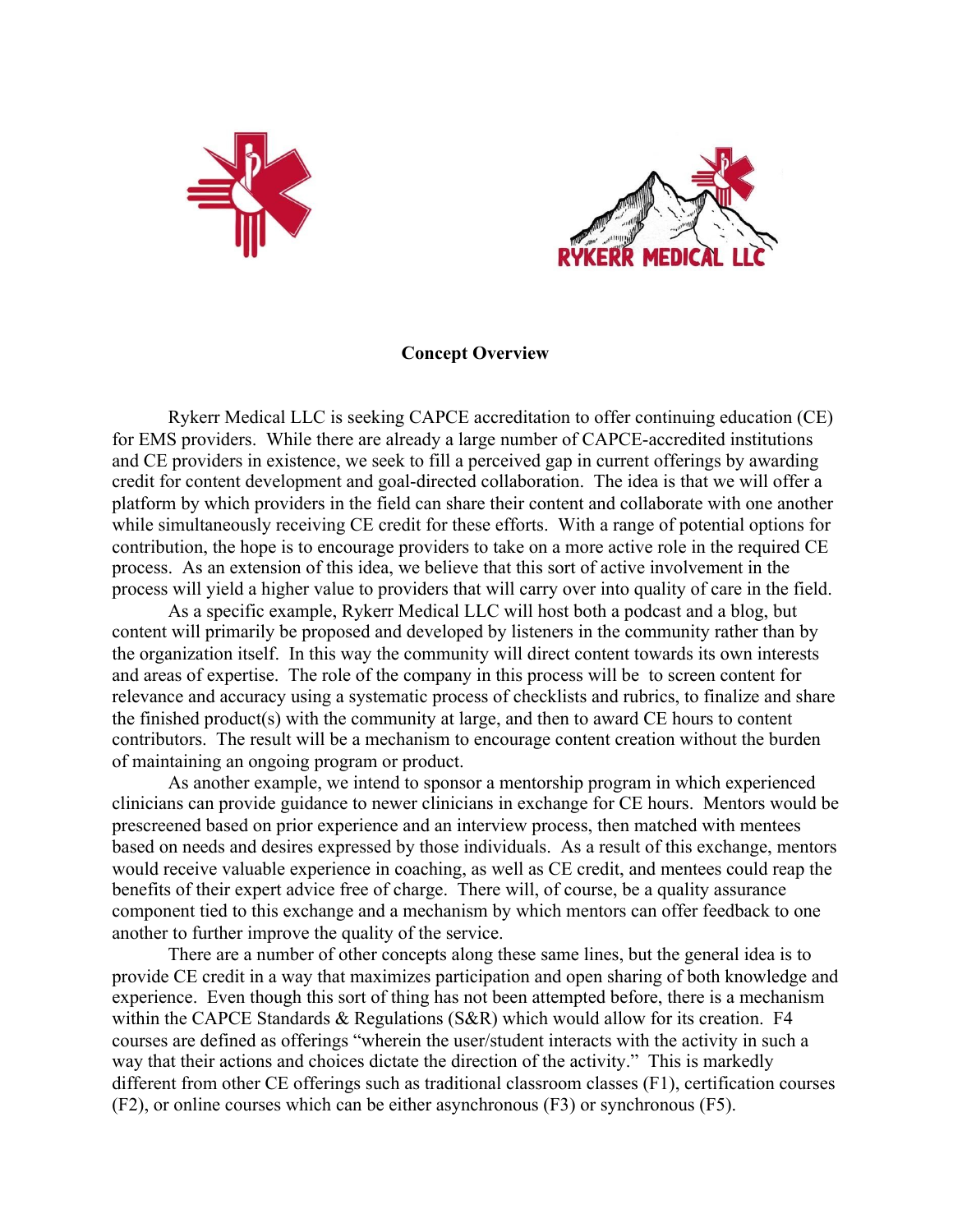The process of building out this program does have its challenges due to the novelty of the idea and the subjective nature of many of the components involved. That said, this challenge is not insurmountable and a systematic approach will be taken to address each concern in turn. Firstly, we will seek input on the feasibility and perceived value of such a CE program from providers in the field using a survey that can be distributed online or conducted by phone/ in person. Data from responses will then be analyzed to identify gaps in the concept and necessary adjustments and considerations will be made.

From there, a list of CE activities within the program will be developed with specific criteria and guidelines for participants. Rubrics will be created for each activity to aid in the determination of whether or not a specific activity earns credit and at what value (i.e. number of hours). This mechanism of scoring or evaluation will be vitally important to the success of the program, as it provides a way to ensure that educational goals are met and that competencies are actually achieved. Furthermore, it will allow for standardization of the process to avoid inconsistencies within the program moving forward. It is worth mentioning at this point that the rubrics will be designed to direct participants towards successfully earned credit, not to fail or provide a mechanism for withholding credit after effort has been put in – in the event that a final product does not meet standards, feedback will be provided and subsequent attempts will be permitted.

Once the activities and rubrics have been developed, the next step in the process will be to build the mechanism by which the process takes place. Participants seeking CE credit for content development will submit a brief application online and then approval to move forward will be granted after review. Participants seeking CE credit within the mentorship program or other goal-directed collaboration activity will similarly work through a virtual gateway to ensure that mentors and mentees are matched appropriately and/ or that the needs of all participants can be appropriately met before initiating an activity.

Another advantage of this approach is that it will allow the CE program itself to manage the workload and avoid becoming overwhelmed. At this point in time Rykerr Medical LLC is a very small organization with a finite capacity to review content in line with CAPCE S&R. The hope is that as this overall concept gains traction and expands we can include more providers and develop a cadre of both content reviewers and mentors. In this way the program will be scalable over time, but with a built-in mechanism to control growth so that quality can be maintained during this growth process.

To summarize the process up to this point: participants seeking CE credits for content development or goal-directed collaboration will pitch an idea, we will then approve the proposal or offer feedback to refine the concept, content will be submitted and reviewed in a systematic fashion, CE credit will then be awarded and, if appropriate for that specific activity, content will be shared with the general community via one of the mechanisms maintained by Rykerr Medical LLC. And while we will ultimately be responsible for the value of content and of ensuring that it meets CAPCE S&R, we also hope to involve others in the review process and will offer CE credit for that as well.